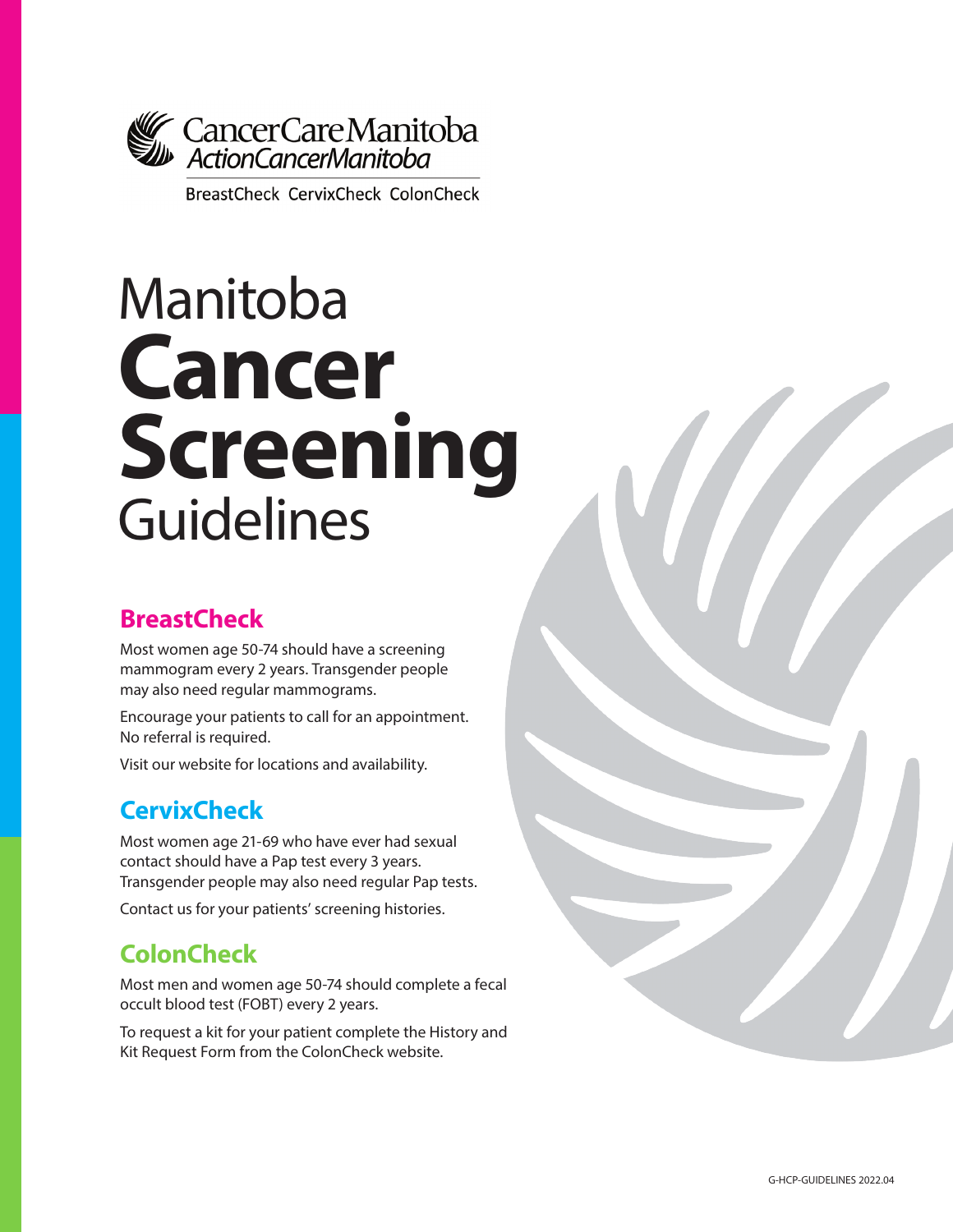## **Supporting Your Patients to Make Informed Decisions About Cancer Screening**

As a healthcare provider, your recommendation impacts your patient's decision to participate in cancer screening. The CancerCare Manitoba Screening Guidelines balance the benefits of cancer screening with the potential harms. Healthcare providers are encouraged to have a discussion about cancer screening with their patients to:

- Foster the patient's understanding of the test, its benefits and potential harms, and
- Support the patient to make an informed decision about cancer screening, one that is consistent with the individual's preferences and values.

#### **BENEFITS OF CANCER SCREENING**

#### *Reduced cancer mortality*

Randomized controlled trials have demonstrated that early detection through routine screening can reduce mortality from colorectal cancer (FOBT) by up to 25% and from breast cancer (mammograms) by 20-30%. Observational data have shown up to an 80% decrease in cervical cancer mortality following the introduction of organized Pap screening.

#### *Decreased cancer incidence*

Diagnostic follow-up of abnormal cervical and colorectal screening test results can prevent those cancers by detecting, treating, or removing pre-cancerous cells.

#### *Earlier cancer detection*

Screening can detect cancer at an earlier stage, which may result in simpler treatment, more treatment options, and/or less need for radiation and chemotherapy.

#### **POTENTIAL HARMS OF CANCER SCREENING**

#### *False positives*

False positive screening tests can result in unnecessary and potentially invasive follow-up.

#### *False negatives*

False negative screening tests can result in missed cancers, dysplasia, and potential delays in diagnosis and treatment.

#### *Over diagnosis*

Detecting conditions that may not have become clinically significant in a patient's lifetime (over diagnosis) may result in unnecessary intervention and/or treatment.

#### *False reassurance*

While cancer screening is effective in reducing mortality, interval cancers do occur. Encourage patients to visit their healthcare provider if they notice any symptoms, even if their most recent screening test result was negative.

#### *Distress*

Although typically less invasive than a diagnostic test, the screening test may cause anxiety and/or discomfort or pain (mammogram and Pap), bleeding (Pap), and radiation exposure (mammogram). A follow-up (diagnostic) test for a patient with a positive screening result may result in unintended complications such as:

- Some cervical treatments (cold knife conisation and large loop excision of the transformation zone) may increase a woman's risk for pre-term delivery, low birth weight, cesarean section, and premature rupturing of membranes.
- Colonoscopy may result in bleeding and perforation of the colon, and very rarely, death.

#### **HELP YOUR PATIENTS REDUCE THEIR RISK OF CANCER**

Encourage your patients to:

- Move more
- Eat healthy
- Reduce exposure to radon
- Maintain a healthy weight
- Live smoke free
- Avoid alcohol
- Be sun safe
- Get vaccinated

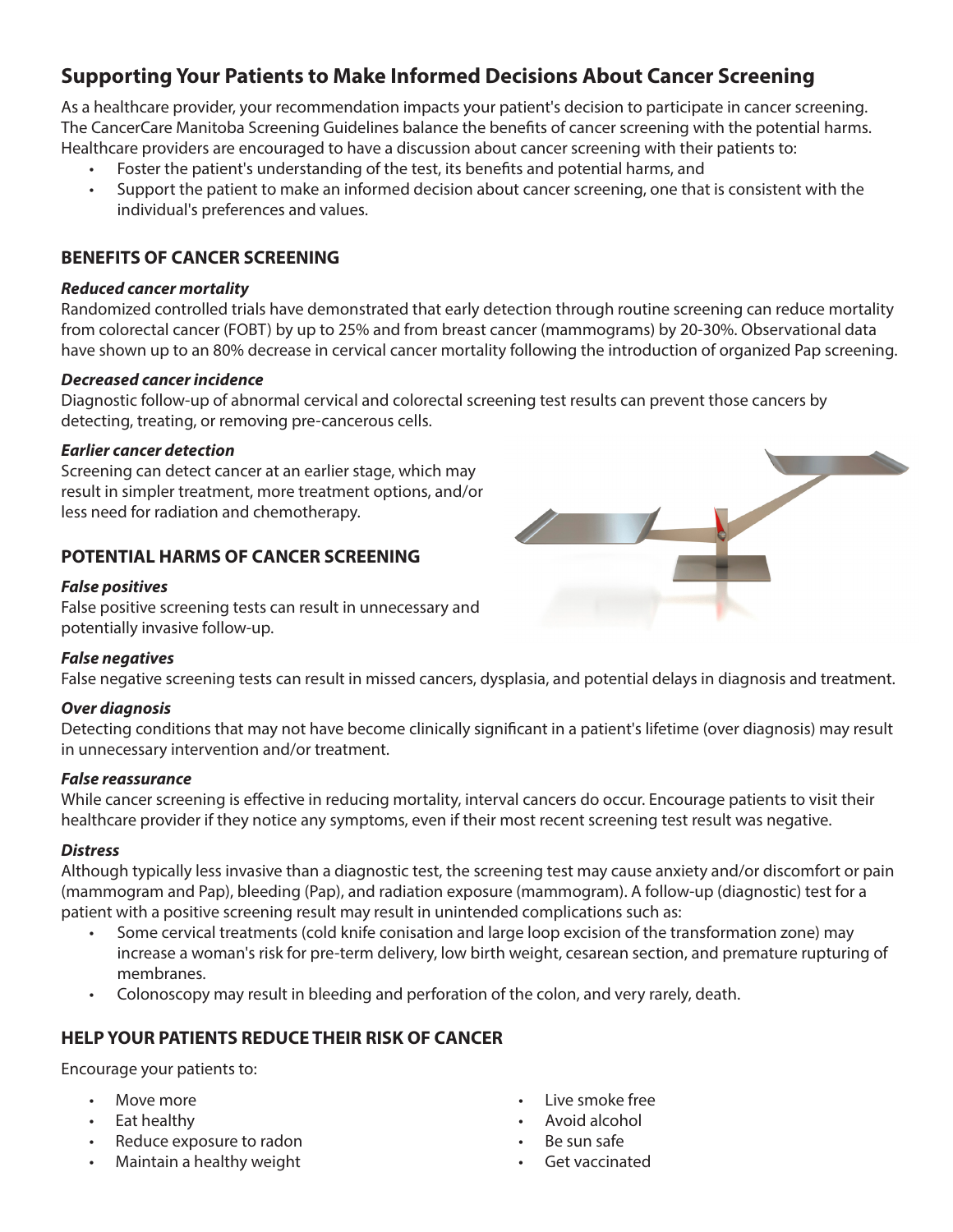# **BreastCheck Screening Guidelines**

**Most women age 50 to 74 should have a screening mammogram every 2 years. Transgender and non-binary people may also need regular screening mammograms.**

|                                    | <b>Patient Characteristics</b>                                                                                   | <b>Management</b>                                                                                                                                                                                                                                                                                                                      |
|------------------------------------|------------------------------------------------------------------------------------------------------------------|----------------------------------------------------------------------------------------------------------------------------------------------------------------------------------------------------------------------------------------------------------------------------------------------------------------------------------------|
| <b>ASYMPTOMATIC - AVERAGE RISK</b> | 49 years of age and under                                                                                        | Routine screening mammograms are not recommended.                                                                                                                                                                                                                                                                                      |
|                                    | 50 to 74 years of age                                                                                            | Routine screening mammograms are recommended every 2 years<br>at BreastCheck.                                                                                                                                                                                                                                                          |
|                                    | 75 years of age and over                                                                                         | Routine screening mammograms are not recommended.<br>Patients can choose to continue attending BreastCheck if they<br>decide the benefits of screening outweigh the risks.                                                                                                                                                             |
|                                    | 50 to 74 years of age with breast<br>implants                                                                    | Routine screening is recommended, but must be completed at a<br>diagnostic imaging centre.                                                                                                                                                                                                                                             |
|                                    | Transgender women 50 to 69 years<br>of age<br>• Who have taken gender-affirming<br>hormones for 5 years or more  | Routine screening mammograms may be considered at<br>BreastCheck or a diagnostic imaging centre.                                                                                                                                                                                                                                       |
|                                    | Who have taken gender-affirming<br>hormones for 5 years or more and<br>have breast implants                      | Routine screening mammograms may be considered, but must be<br>completed at a diagnostic imaging centre.                                                                                                                                                                                                                               |
|                                    | Who have not taken gender-<br>affirming hormones or have taken<br>gender-affirming hormones less<br>than 5 years | Routine screening mammograms are not recommended.                                                                                                                                                                                                                                                                                      |
|                                    | Transgender men 50 to 69 years of<br>age<br>• Who still have breast tissue<br>(have not had top surgery)         | Routine screening mammograms are recommended every 2 years<br>at BreastCheck or a diagnostic imaging centre.                                                                                                                                                                                                                           |
|                                    | Who no longer have breast tissue<br>(have had top surgery)                                                       | Individualized assessment is required at a diagnostic imaging<br>centre.                                                                                                                                                                                                                                                               |
|                                    | Transgender persons 70 to 74 years<br>of age                                                                     | There is no evidence to recommend for or against screening in<br>this population. Guidelines similar to those used for transgender<br>persons (men & women respectively) age 50 to 69 would likely<br>apply.                                                                                                                           |
| <b>INCREASED RISK</b>              | BRCA1 and/or BRCA2 gene<br>mutations<br>Previous diagnosis of breast cancer                                      | Where there is confirmation of the BRCA gene mutation,<br>consultation with the Breast Health Centre is recommended.<br>Surveillance depends on the patient's age and personal history of<br>breast cancer.<br>CancerCare Manitoba's surveillance recommendations for follow-up<br>care can be found at cancercare.mb.ca/followupcare. |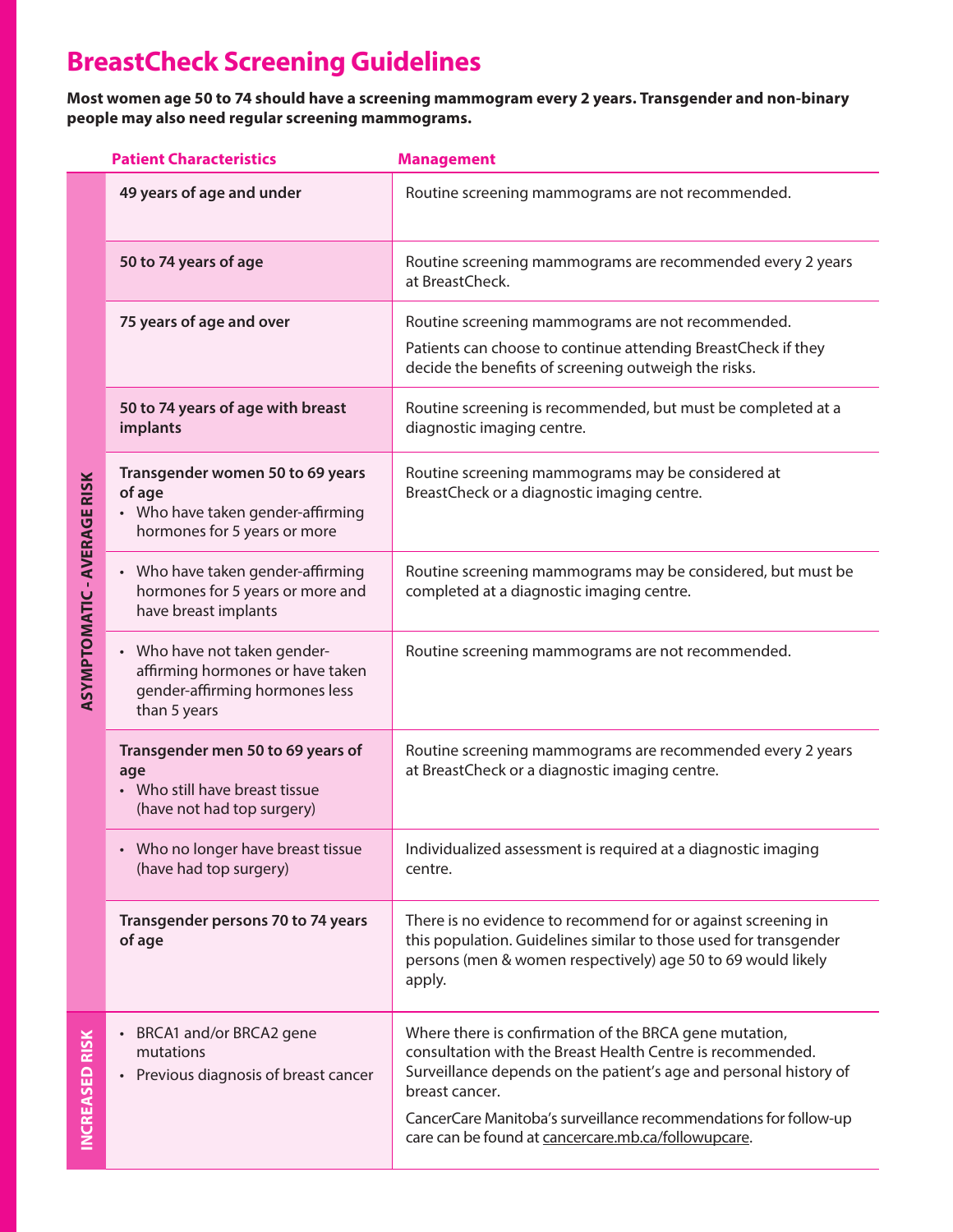|                        | <b>Patient Characteristics</b>                                                                                                                                                                                                                                                                                                                                            | <b>Management</b>                                                                                                                                                                                                                                                                                                                                                                                                                                                                                                                                                                      |
|------------------------|---------------------------------------------------------------------------------------------------------------------------------------------------------------------------------------------------------------------------------------------------------------------------------------------------------------------------------------------------------------------------|----------------------------------------------------------------------------------------------------------------------------------------------------------------------------------------------------------------------------------------------------------------------------------------------------------------------------------------------------------------------------------------------------------------------------------------------------------------------------------------------------------------------------------------------------------------------------------------|
| CREASED<br>ASYMPTOMATI | Childhood and young adult cancer<br>survivors diagnosed with cancer<br>between 0-30 years of age who were<br>treated with more than or equal to 10<br>Gy of:<br>• Chest or total body radiation.<br>Upper abdominal radiation<br>exposing breast tissue to<br>radiation (as determined by the<br>treating paediatric and radiation<br>oncologists in very young children) | Annual mammograms and breast MRI beginning at age 30, or 8<br>years after completion of radiation, whichever occurs last. Continue<br>annual (mammogram and breast MRI) screening until age 69, then<br>mammogram every 2 years until 74 years of age. Patients should be<br>referred to:<br>A diagnostic imaging centre using the Manitoba Provincial Breast<br>Imaging Consultation Request Form, found at sharedhealthmb.<br>ca/files/breast-imaging-referral-form.pdf<br>• A BreastCheck mobile site using the Appointment Request Form<br>found at cancercare.mb.ca/screening/hcp |
|                        | 40 to 49 years of age<br>Significant family history*<br>Pathological diagnosis of lobular<br>carcinoma in-situ (LCIS), atypical<br>ductal hyperplasia (ADH), or<br>atypical lobular hyperplasia (ALH)                                                                                                                                                                     | Benefits and harms of screening should be discussed to support<br>informed decision-making. Patients can be referred to:<br>A diagnostic imaging centre using the Manitoba Provincial Breast<br>Imaging Consultation Request Form, found at sharedhealthmb.<br>ca/files/breast-imaging-referral-form.pdf<br>• A BreastCheck mobile site using the Appointment Request Form<br>found at cancercare.mb.ca/screening/hcp                                                                                                                                                                  |
|                        | 50 to 74 years of age<br>Significant family history*<br>• Pathological diagnosis of LCIS,<br>ADH, or ALH                                                                                                                                                                                                                                                                  | Routine screening mammograms are recommended every year at<br>BreastCheck.                                                                                                                                                                                                                                                                                                                                                                                                                                                                                                             |
| SYMPTOMATIC            | Symptomatic at any age, including<br>Changes in the size, shape or<br>colour of the breast<br>Palpable lump<br>Thickened hard skin or puckering<br>of the skin<br>• Nipple changes or discharge                                                                                                                                                                           | Perform a clinical breast exam to aid with assessment.<br>Refer to a diagnostic imaging centre (even if recent mammogram<br>was negative) using the Manitoba Provincial Breast Imaging<br>Consultation Request Form found at sharedhealthmb.ca/files/breast-<br>imaging-referral-form.pdf.                                                                                                                                                                                                                                                                                             |

\*A greater than or equal to 25% lifetime risk of developing breast cancer based on the Claus Model, which takes into consideration the number of first or second degree blood relatives (male and female) diagnosed with breast cancer and/or ovarian cancer, and the age at which they were diagnosed.

## **MANAGEMENT OF MAMMOGRAPHY RESULTS**

| <b>Result</b>          | <b>Management</b>                                                                                                                                                                                                                                |                                                                                                                                                                                                                                                                                             |
|------------------------|--------------------------------------------------------------------------------------------------------------------------------------------------------------------------------------------------------------------------------------------------|---------------------------------------------------------------------------------------------------------------------------------------------------------------------------------------------------------------------------------------------------------------------------------------------|
| Normal<br>(negative)   | BreastCheck will:<br>Send the healthcare provider and the<br>patient a result letter within 2 weeks of the<br>mammogram. The letter will include the<br>patient's breast density category.                                                       | Send the patient a letter within 2 years of the<br>mammogram to let them know they are due for their<br>next screening mammogram (recall date depends on<br>the radiologist's clinical recommendation).                                                                                     |
| Abnormal<br>(positive) | BreastCheck will:<br>Directly refer and coordinate further test(s)<br>as recommended by the radiologist. Follow-<br>up tests may include:<br>• Diagnostic mammogram<br>• Ultrasound, with or without a core biopsy<br>• Stereotactic core biopsy | • Contact the patient by phone to let them know they<br>need a follow-up test(s).<br>Send the patient and their healthcare provider a result<br>letter and follow-up test information within 2 weeks of<br>the mammogram. The letter will include the patient's<br>breast density category. |

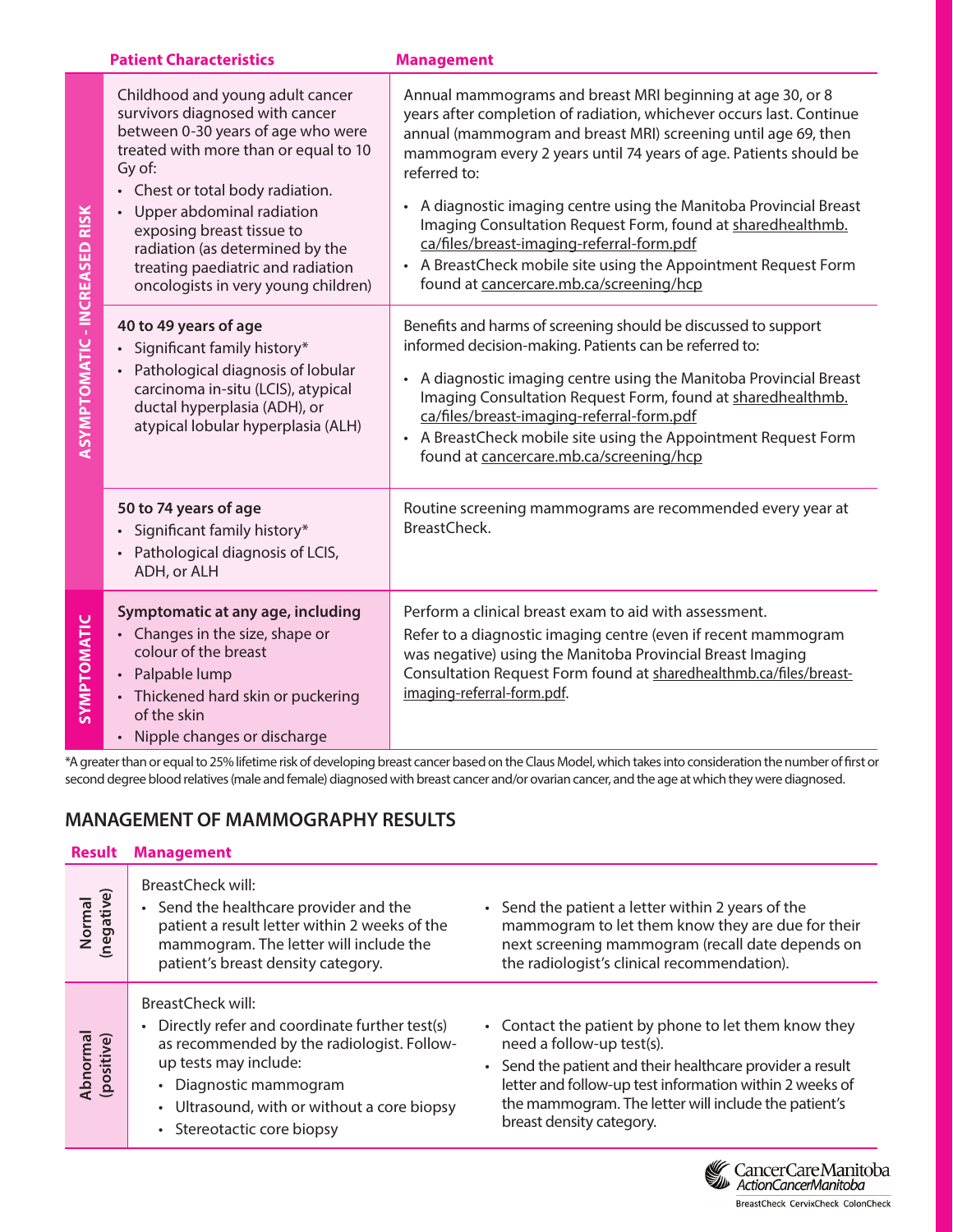# **CervixCheck Screening Guidelines**

**Most women age 21-69 who have ever had sexual contact should have a Pap test every 3 years. Transgender and non-binary people may also need regular Pap tests.**

|                                  | <b>Patient Characteristics</b>                                                                                                                                                                                                                   | <b>Recommendations</b>                                                                                                                                                                                                                                                                                                                                                                         |
|----------------------------------|--------------------------------------------------------------------------------------------------------------------------------------------------------------------------------------------------------------------------------------------------|------------------------------------------------------------------------------------------------------------------------------------------------------------------------------------------------------------------------------------------------------------------------------------------------------------------------------------------------------------------------------------------------|
| <b>ASYMPTOMATIC-AVERAGE RISK</b> | 20 years of age and under                                                                                                                                                                                                                        | Do not screen.                                                                                                                                                                                                                                                                                                                                                                                 |
|                                  | 21 to 69 years of age and have ever had<br>sexual contact. Sexual contact includes<br>past or current (wanted or unwanted):<br>• intercourse<br>oral and digital contact involving<br>the genital and/or anal area<br>• sex with shared sex toys | Routine screening with a Pap test every 3 years.<br>Women may choose to delay screening until 25 years of age as evidence<br>suggests the harms of screening women 21-24 may outweigh the benefits.                                                                                                                                                                                            |
|                                  | 70 years of age and over                                                                                                                                                                                                                         | Discontinue screening if the patient has had 3 negative Pap tests in the past 10<br>years or one negative high-risk human papillomavirus (hrHPV) test result in the<br>last 5 years.<br>Unscreened and underscreened patients should have 3 Pap tests, each 1 year<br>apart. If the Pap test results are negative or there is 1 negative hrHPV test result,<br>screening may be discontinued.  |
|                                  | <b>Never had sexual contact</b>                                                                                                                                                                                                                  | Do not screen. Delay screening until initiation of sexual contact.                                                                                                                                                                                                                                                                                                                             |
|                                  | <b>HPV</b> vaccinated                                                                                                                                                                                                                            | Routine screening with Pap test every 3 years.                                                                                                                                                                                                                                                                                                                                                 |
|                                  | Women who have sex with women                                                                                                                                                                                                                    | Routine screening with Pap test every 3 years.                                                                                                                                                                                                                                                                                                                                                 |
|                                  | <b>Transgender and non-binary people</b>                                                                                                                                                                                                         | Routine screening with Pap test every 3 years for individuals with a cervix or<br>neo-cervix.                                                                                                                                                                                                                                                                                                  |
|                                  | Pregnant                                                                                                                                                                                                                                         | Do not screen during pre or post-natal care unless the woman is due for a<br>Pap test and the benefits of screening outweigh the harms of screening.                                                                                                                                                                                                                                           |
|                                  | <b>Hysterectomy</b>                                                                                                                                                                                                                              | Do not screen if hysterectomy was:<br>• total (cervix removed),<br>performed for a benign disease,<br>$\bullet$<br>the pathology is negative for high-grade cervical dysplasia, and<br>there is no prior history of high-grade cervical pathology.<br>$\bullet$<br>If Pap test results or hysterectomy pathology are unavailable, screen until 2<br>negative vaginal vault tests are obtained. |
| <b>INCREASED RISK</b>            | <b>Immunocompromised or HIV positive</b>                                                                                                                                                                                                         | Screen with Pap test every year.<br>All immunocompromised or HIV positive people with any abnormal result<br>(including LSIL and ASCUS) should be referred for colposcopy.                                                                                                                                                                                                                     |
|                                  | Previous high-grade cervical<br>pathology (equal to or more severe<br>than HSIL/CIN2/moderate dysplasia)                                                                                                                                         | Screen with Pap test every year after discharge from colposcopy.                                                                                                                                                                                                                                                                                                                               |
|                                  | <b>Previous cervical cancer</b>                                                                                                                                                                                                                  | In the absence of life-limiting comorbidities, screen every year after<br>discharge from cancer treatment.<br>CancerCare Manitoba's surveillance recommendations for follow-up care<br>can be found at cancercare.mb.ca/followupcare.                                                                                                                                                          |
| <b>SYMPTOMATIC</b>               | <b>Symptomatic, including:</b><br>visual abnormalities<br>abnormal bleeding<br>abnormal discharge                                                                                                                                                | Refer for colposcopy.                                                                                                                                                                                                                                                                                                                                                                          |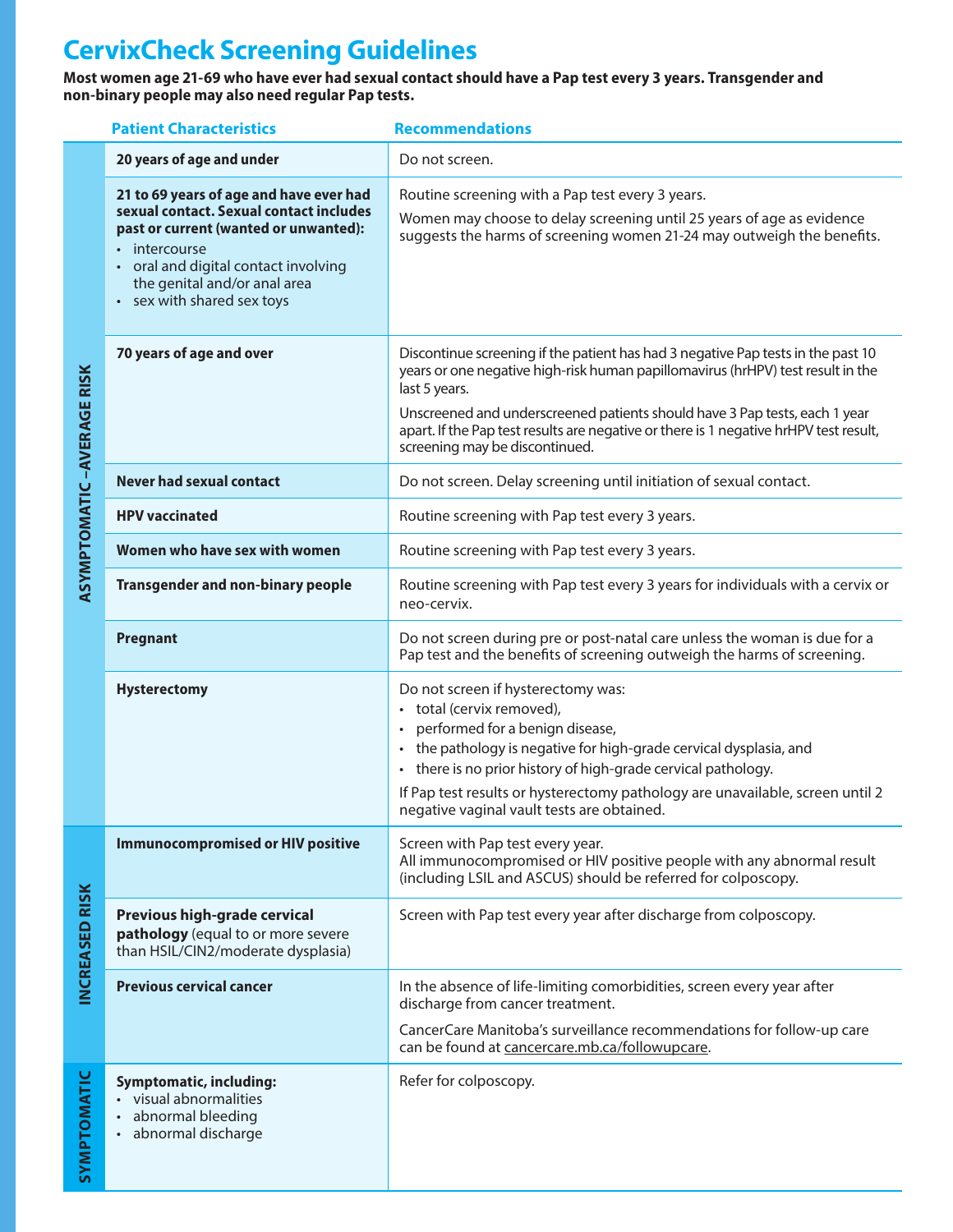## **MANAGEMENT OF RESULTS**

| <b>Pap test interpretation</b>                                                                                                                                                                                                                                                 | <b>Management</b>                                                                                                                                                                                               |  |
|--------------------------------------------------------------------------------------------------------------------------------------------------------------------------------------------------------------------------------------------------------------------------------|-----------------------------------------------------------------------------------------------------------------------------------------------------------------------------------------------------------------|--|
| <b>Negative for intraepithelial</b><br>lesion or malignancy (NILM)                                                                                                                                                                                                             | Routine screening with a Pap test in 3 years.                                                                                                                                                                   |  |
| <b>Atypical squamous</b>                                                                                                                                                                                                                                                       | 21 to 29 years of age                                                                                                                                                                                           |  |
| cells of undetermined<br>significance (ASCUS)                                                                                                                                                                                                                                  | Negative A Routine screening<br>Repeat Pap test<br>Repeat<br><b>Negative</b><br>in 6 months<br><b>Abnormal</b> Refer for colposcopy<br>Pap test in<br>6 months<br>Abnormal Refer for colposcopy                 |  |
|                                                                                                                                                                                                                                                                                | 30 years of age and older                                                                                                                                                                                       |  |
| $hrHPV = high-risk human$<br>papillomavirus                                                                                                                                                                                                                                    | Lab automatically<br>hrHPV negative <b>-</b> Routine screening<br>hrHPV positive - Refer for colposcopy<br>tests the same specimen<br>for hrHPV<br>hrHPV invalid<br>Repeat Pap test in 6 months                 |  |
| Low-grade squamous                                                                                                                                                                                                                                                             | 21 to 49 years of age                                                                                                                                                                                           |  |
| intraepithelial lesion (LSIL)                                                                                                                                                                                                                                                  | Negative  —> Routine screening<br>Repeat Pap test<br>Repeat<br><b>Negative</b><br>in 6 months<br><b>Abnormal</b> Alefer for colposcopy<br>Pap test in<br>6 months<br>Abnormal Refer for colposcopy              |  |
|                                                                                                                                                                                                                                                                                | 50 years of age and older                                                                                                                                                                                       |  |
|                                                                                                                                                                                                                                                                                | Lab automatically<br>hrHPV negative <b>-</b> Routine screening<br>hrHPV positive Refer for colposcopy<br>tests the same specimen<br>for hrHPV<br>hrHPV invalid<br>$\longrightarrow$ Repeat Pap test in 6 months |  |
| <b>Atypical glandular cells</b><br>(AGC)                                                                                                                                                                                                                                       | Refer for colposcopy and endocervical curettage. If patient is 35 years of age and older or has<br>abnormal bleeding, colposcopy should also include an endometrial biopsy.                                     |  |
| Atypical squamous cells,<br>cannot rule out high-grade<br>$(ASC-H)$                                                                                                                                                                                                            | Refer for colposcopy.                                                                                                                                                                                           |  |
| High-grade squamous<br>intraepithelial lesion (HSIL)                                                                                                                                                                                                                           | Refer for colposcopy.                                                                                                                                                                                           |  |
| <b>Atypical endocervical cells</b>                                                                                                                                                                                                                                             | Refer for colposcopy.                                                                                                                                                                                           |  |
| <b>Atypical endometrial cells</b>                                                                                                                                                                                                                                              | Refer for endometrial biopsy.                                                                                                                                                                                   |  |
| <b>Benign endometrial cells</b><br>If patient has abnormal bleeding: refer for endometrial biopsy.<br>If patient does not have abnormal bleeding and is<br>- less than 45 years of age: continue routine screening<br>-45 years of age and older: refer for endometrial biopsy |                                                                                                                                                                                                                 |  |
| <b>Adenocarcinoma in situ (AIS)</b>                                                                                                                                                                                                                                            | Refer for colposcopy and endocervical curettage.                                                                                                                                                                |  |
| Squamous carcinoma,<br>adenocarcinoma, other<br>malignant neoplasms                                                                                                                                                                                                            | Refer for colposcopy and gynecologic oncology.                                                                                                                                                                  |  |
| <b>Unsatisfactory</b>                                                                                                                                                                                                                                                          | Repeat Pap test in 3 months. If persistent (2 consecutive or 2 within 12 months) unsatisfactory result<br>due to "obscuring blood" or "obscuring inflammation," refer for colposcopy.                           |  |
| <b>Absence of transformation zone</b><br>cells                                                                                                                                                                                                                                 | Screen according to cytology result.                                                                                                                                                                            |  |

**NOTE:** All cytological abnormal results in immunocompromised or HIV positive individuals should be referred for colposcopy (includes LSIL and ASCUS cytology results).



BreastCheck CervixCheck ColonCheck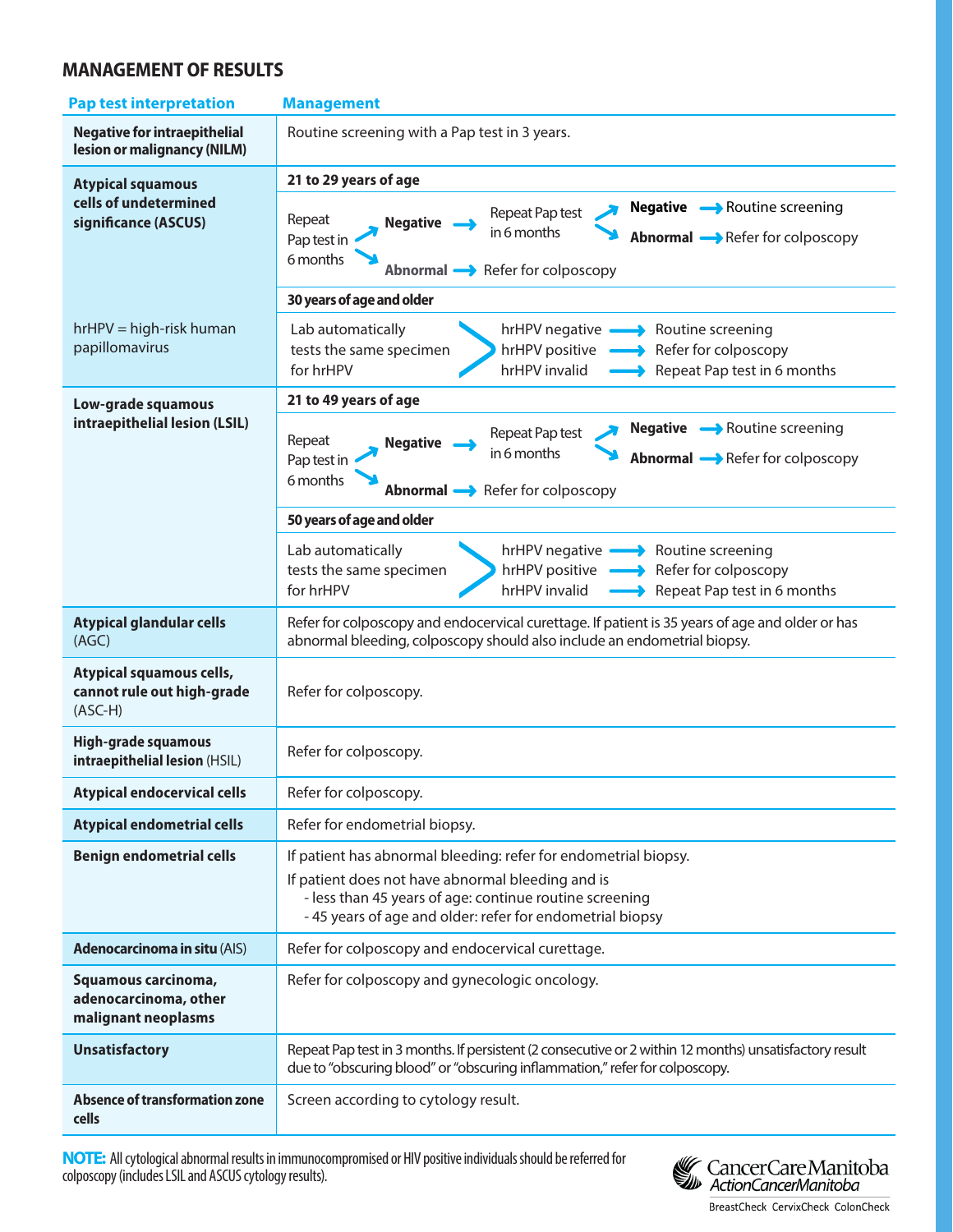# **ColonCheck Screening Guidelines**

**Most people age 50 to 74 should complete a fecal occult blood test (FOBT) every two years.**

|                                                                                               | <b>Patient Characteristics</b>                                                                                                                                                                                                                                                            | <b>Management</b>                                                                                                                                                                                                                                                                                                          |
|-----------------------------------------------------------------------------------------------|-------------------------------------------------------------------------------------------------------------------------------------------------------------------------------------------------------------------------------------------------------------------------------------------|----------------------------------------------------------------------------------------------------------------------------------------------------------------------------------------------------------------------------------------------------------------------------------------------------------------------------|
|                                                                                               | 49 years of age and under                                                                                                                                                                                                                                                                 | Routine screening with FOBT is not recommended.                                                                                                                                                                                                                                                                            |
| <b>ASYMPTOMATIC - AVERAGE RISK*</b>                                                           | 50 to 74 years of age                                                                                                                                                                                                                                                                     | Routine screening with FOBT every 2 years.                                                                                                                                                                                                                                                                                 |
| Includes individuals with one or more second degree<br>relatives with colorectal cancer (CRC) | 75 years of age and over                                                                                                                                                                                                                                                                  | Routine screening with FOBT is not recommended.<br>Decision to continue screening is made on a case-by-case basis<br>with consideration given to life expectancy, family history,<br>comorbidities, and the potential benefits and harms of screening.                                                                     |
|                                                                                               | <b>Family History of</b><br>• One first degree relative diagnosed<br>with colorectal cancer (CRC) at<br>60 years of age or older<br>• One or more first degree relatives<br>diagnosed with documented<br>advanced adenomas** at any age                                                   | <b>Patient Preference</b><br>Routine screening with FIT every 2 years starting at age 40 or 10<br>years earlier than the relative's diagnosis (whichever occurs first),<br><b>OR</b><br>Colonoscopy every 5 to 10 years beginning at age 40 or 10 years<br>earlier than the relative's diagnosis (whichever occurs first). |
| -INCREASED RISK<br>ASYMPTOMATIC                                                               | <b>Family History of</b><br>• One first degree relative diagnosed<br>with CRC before 60 years of age<br>• Two or more first degree relatives<br>diagnosed with CRC at any age                                                                                                             | Colonoscopy every 5 years beginning at age 40 or 10 years earlier<br>than youngest relative's diagnosis (whichever occurs first).<br>Do not screen with FIT.                                                                                                                                                               |
|                                                                                               | <b>Personal History of</b><br>• CRC or high-risk adenomas requiring<br>surveillance<br>• Inflammatory bowel disease (IBD)<br>with associated colitis<br>• Confirmed or suspected hereditary<br>CRC syndromes such as Lynch<br>syndrome (HNPCC) or familial<br>adenomatous polyposis (FAP) | Surveillance and management as directed by the endoscopist.<br>In individuals with suspected hereditary CRC syndromes, consider<br>genetic counselling and testing.<br>Do not screen with FIT.<br>CancerCare Manitoba's surveillance recommendations for<br>follow-up care can be found at cancercare.mb.ca/followupcare.  |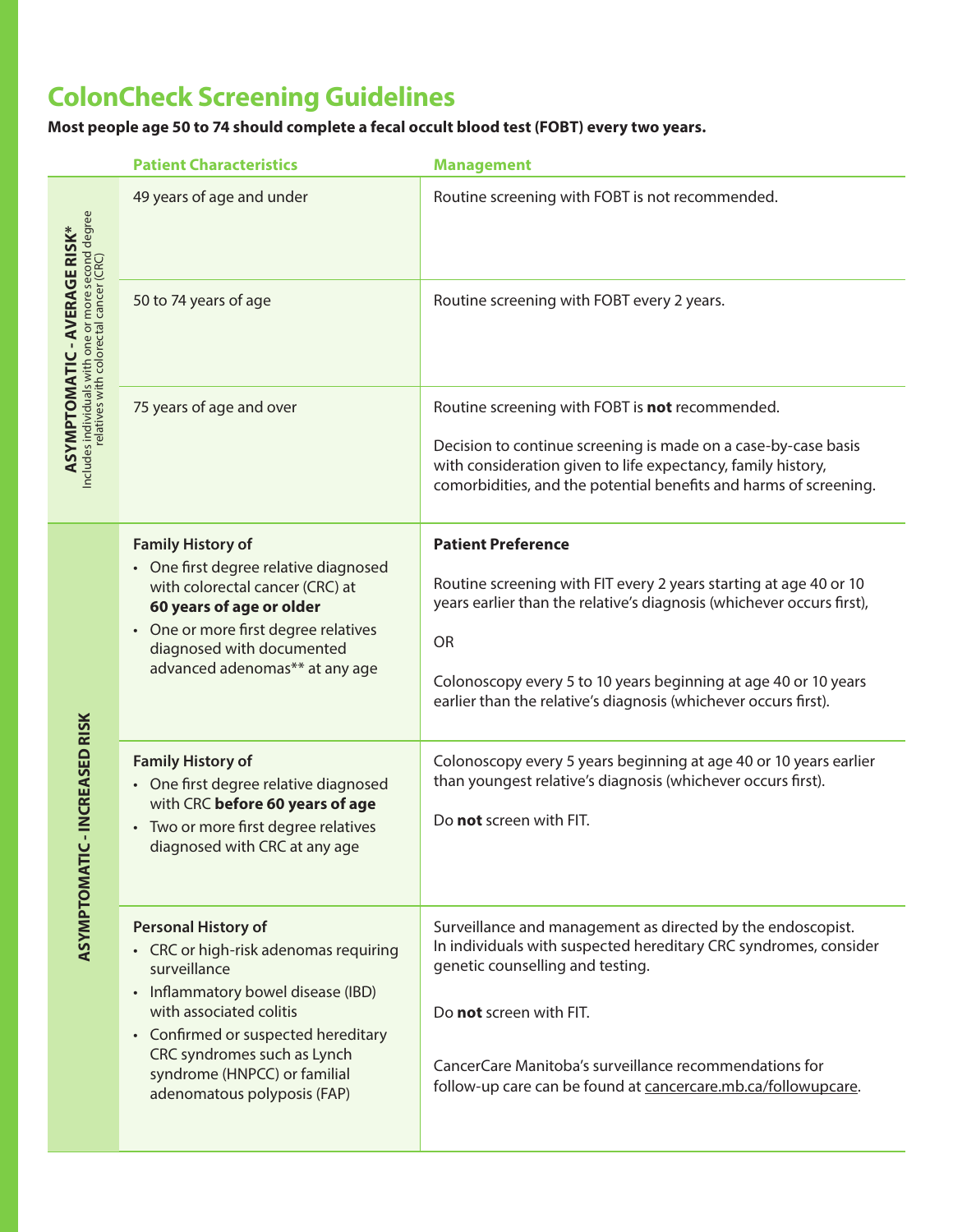|                                      | <b>Patient Characteristics</b>                                                                                                                                                               | <b>Management</b>                                                                                                                                                                                                                                                                                                                                                                                                                                                                            |
|--------------------------------------|----------------------------------------------------------------------------------------------------------------------------------------------------------------------------------------------|----------------------------------------------------------------------------------------------------------------------------------------------------------------------------------------------------------------------------------------------------------------------------------------------------------------------------------------------------------------------------------------------------------------------------------------------------------------------------------------------|
| <b>ASYMPTOMATIC - INCREASED RISK</b> | Childhood cancer survivors diagnosed<br>with cancer between 0-18 years of age<br>who received radiation to the abdomen,<br>pelvis, spine (lumbar, sacral, whole) or<br>total body radiation. | Preferred test: Colonoscopy every 5 years beginning at age 30,<br>or 5 years after completion of radiation therapy (whichever occurs<br>last).<br>Alternative test: Routine screening with FIT every 1 year<br>beginning at age 30, or 5 years after completion of radiation<br>therapy (whichever occurs last). FIT should only be considered for<br>survivors who are unwilling or unable to do colonoscopy.<br>A positive FIT test result must be followed by timely colonoscopy.         |
|                                      | Young adult cancer survivors diagnosed<br>with cancer between 19-35 years of age<br>who received radiation to the abdomen<br>or pelvis or total body radiation.                              | Preferred test: Colonoscopy every 5 years beginning at age 35,<br>or 10 years after completion of radiation therapy (whichever occurs<br>last).<br><b>Alternative test: Routine screening with FIT every 1 year</b><br>beginning at age 35, or 5 years after completion of radiation<br>therapy (whichever occurs last). FIT should only be considered for<br>survivors who are unwilling or unable to do colonoscopy.<br>A positive FIT test result must be followed by timely colonoscopy. |
| SYMPTOMATIC                          | Persistent rectal bleeding<br>$\bullet$<br>• Persistent change in bowel habits or<br>abdominal pain<br>Iron deficiency anemia<br>$\bullet$<br>Palpable mass (urgent referral)<br>$\bullet$   | Refer urgently for endoscopic investigation.<br>Do not screen with FIT.                                                                                                                                                                                                                                                                                                                                                                                                                      |

\*Average risk is defined as being asymptomatic and having no additional risk factors for colorectal cancer including personal history of CRC or adenomatous polyps, IBD with associated colitis, genetic syndromes associated with CRC (Lynch, FAP), or significant family history of first-degree relatives diagnosed with CRC or advanced adenomas.

\*\*Adenomas greater than or equal to one centimeter in size, or with high-grade dysplasia, or villous and tubulovillous lesions.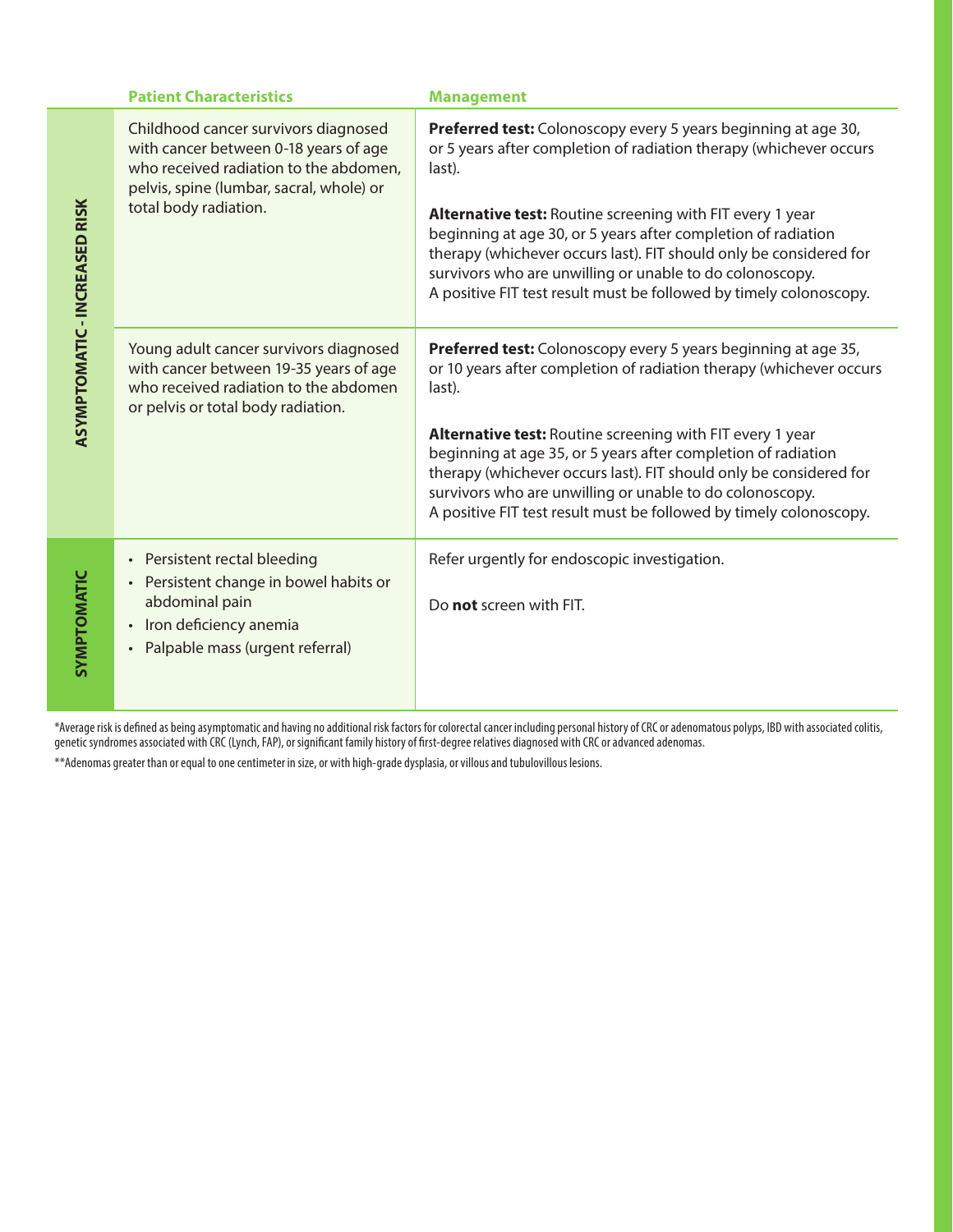## **MANAGEMENT OF COLONOSCOPY RESULTS\*\*\***

Recommendations should consider additional risk factors such as family CRC history which may shorten the surveillance interval.

| <b>Patient Characteristics</b>                                                                                                                                                                                                                                                                                                                                     | <b>Management</b>                                                                                                                                                                                                                  |
|--------------------------------------------------------------------------------------------------------------------------------------------------------------------------------------------------------------------------------------------------------------------------------------------------------------------------------------------------------------------|------------------------------------------------------------------------------------------------------------------------------------------------------------------------------------------------------------------------------------|
| <b>Normal (negative)</b><br>Patient at average risk for CRC, with no findings at procedure.<br>Normal includes those with rectosigmoid hyperplastic<br>polyps less than one centimetre in size.                                                                                                                                                                    | Resume routine screening with FOBT in 5 years.                                                                                                                                                                                     |
| <b>Abnormal (positive)</b><br>Low risk adenoma(s) (LRA)<br>• 1 or 2 tubular adenoma(s) each less than one<br>centimetre in size without high grade dysplasia                                                                                                                                                                                                       | <b>Patient preference</b><br>Routine screening with FIT every two years starting 5<br>years post colonoscopy,<br><b>OR</b><br>Repeat colonoscopy in 7 to 10 years.                                                                 |
| Non-dysplastic sessile serrated adenomas/polyps<br>(SSA/Ps) each less than one centimetre in size                                                                                                                                                                                                                                                                  | Repeat colonoscopy in 5 years.                                                                                                                                                                                                     |
| High-risk adenoma(s) (HRA)<br>• Advanced adenomas<br>• Tubular adenoma greater than or equal to one<br>centimetre<br>• High grade dysplasia or villous<br>component (villous or tubulovillous)<br>• Three or more tubular adenomas<br>• One or more SSA/Ps greater than or equal to one<br>centimetre in size or with dysplasia<br>• Traditional serrated adenomas | Repeat colonoscopy in 3 years, then every 5 years once<br>polyp clearance has been achieved.<br>Surveillance interval may need to shorten if polyp<br>clearance has not been achieved.                                             |
| <b>Greater than 10 adenomas</b>                                                                                                                                                                                                                                                                                                                                    | Repeat colonoscopy in 1 year.<br>Consider genetic assessment for familial adenomatous<br>polyposis syndromes.                                                                                                                      |
| <b>Post-curative resection for CRC</b><br>Refer to the "Colorectal cancer patient follow up treatment<br>Summary" for more information; www.cancercare.mb.ca/For-<br>Health-Professionals/follow-up-care-resources                                                                                                                                                 | Colonoscopy 1-year post-surgery (or 1 year after the first<br>completed colonoscopy if done after surgery), and then<br>4 years after initial surgery, then every 5 years unless<br>polyp surveillance requires shorter intervals. |
| <b>Colon was not cleared of polyps</b><br>Includes incomplete or piecemeal removal of a large sessile<br>polyp                                                                                                                                                                                                                                                     | Repeat colonoscopy in 3 to 6 months at discretion of<br>endoscopist.                                                                                                                                                               |

\*\*\*For additional information on adenoma surveillance, refer to Colorectal Polyps and Surveillance Recommendations: [cancercare.mb.ca/screening/hcp](https://www.cancercare.mb.ca/screening/hcp)

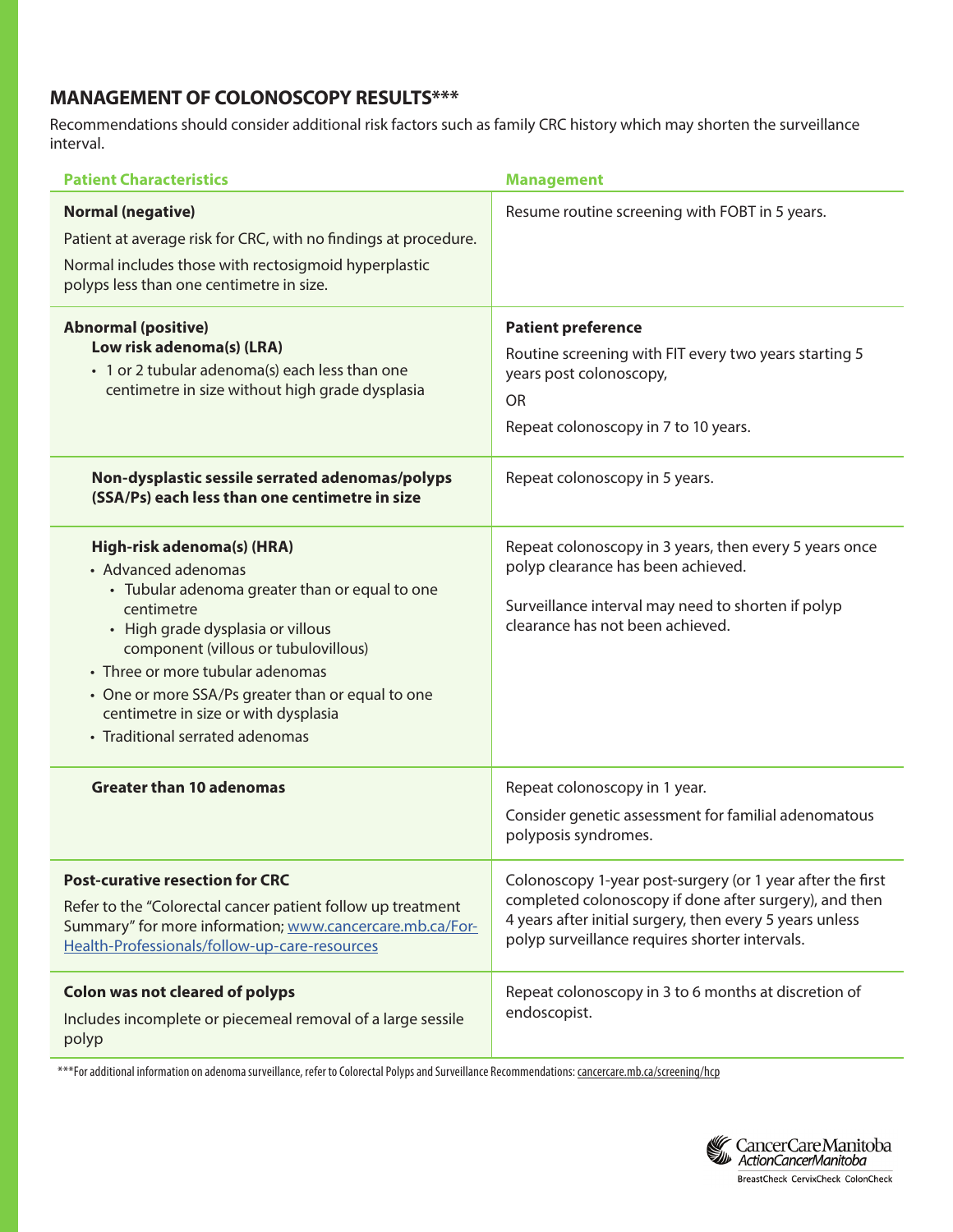**CancerCare Manitoba** operates Manitoba's three organized cancer screening programs: BreastCheck, CervixCheck, and ColonCheck.

The goal of the screening programs is to reduce cancer mortality through the prevention and early detection of breast, cervical, and colorectal cancers. Eligible individuals who are average risk and asymptomatic are invited to participate in screening at recommended intervals.

The screening programs:

- Provide and promote cancer screening services across Manitoba.
- Use direct mail to invite and remind Manitobans to be screened and to notify them of their screening results.
- Ensure that individuals with abnormal screening results receive timely follow-up through direct referrals and/or working with healthcare providers.
- Maintain and monitor provincial registries for screening results, including Pap test and colposcopy results, mammograms, and FOBTs and colonoscopies. Pertinent personal health information is provided to the screening programs by Manitoba Health; CancerCare Manitoba; healthcare agencies; laboratories; and healthcare facilities.
- Facilitate education and awareness activities for healthcare providers and the public.
- Conduct quality assurance activities and ongoing monitoring and evaluation of program operations.

Visit our website for more information and to order education and health promotion resources. **[www.cancercare.mb.ca/screening/hcp](https://www.cancercare.mb.ca/screening/hcp) screenin[g@cancercare.mb.ca](mailto:GetChecked%40cancercare.mb.ca%20?subject=)**

References for this document are found at **[www.cancercare.mb.ca/screening](https://www.cancercare.mb.ca/screening/hcp)/hcp**